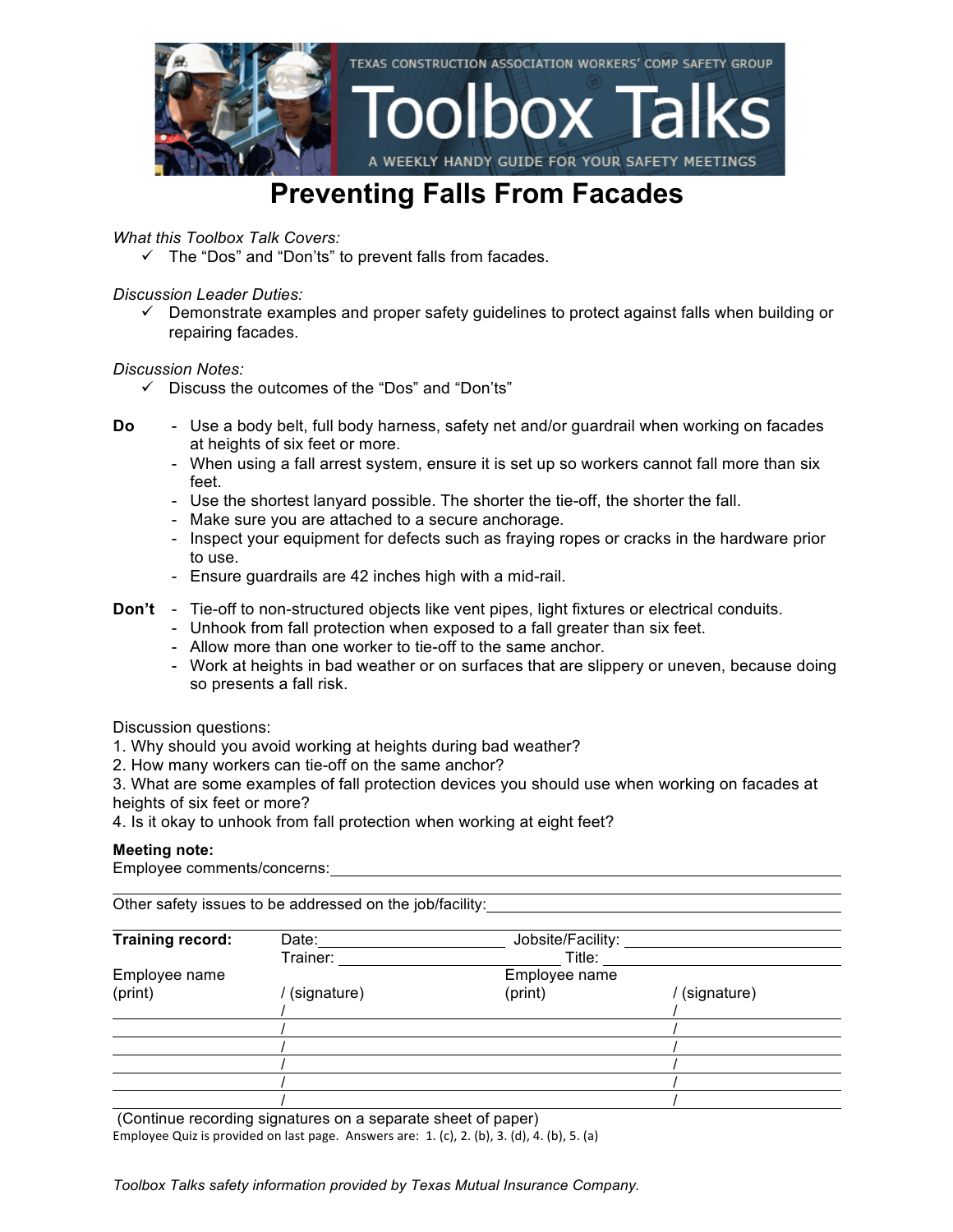

# **Preventing Falls From Facades**

### **Hazards include:**

Serious injury or death.

## **Smart Safety Rules**

- *Fall Restraint* items are protection to keep workers from falling. *Fall Arrest* items stop workers that are falling. Use the correct fall restraint and arrest protection when working at a height of six feet or more.
- Anchorage points should be able to support 5,000 pounds per worker.
- Guardrails are not structured and should not be used as a tie-off or anchorage point. Attach your lanyard to a sound anchorage.
- Inspect fall protection equipment prior to use, and remove defective equipment from service.
- Place your anchorage directly above or behind your work area to avoid potential swing fall hazards.